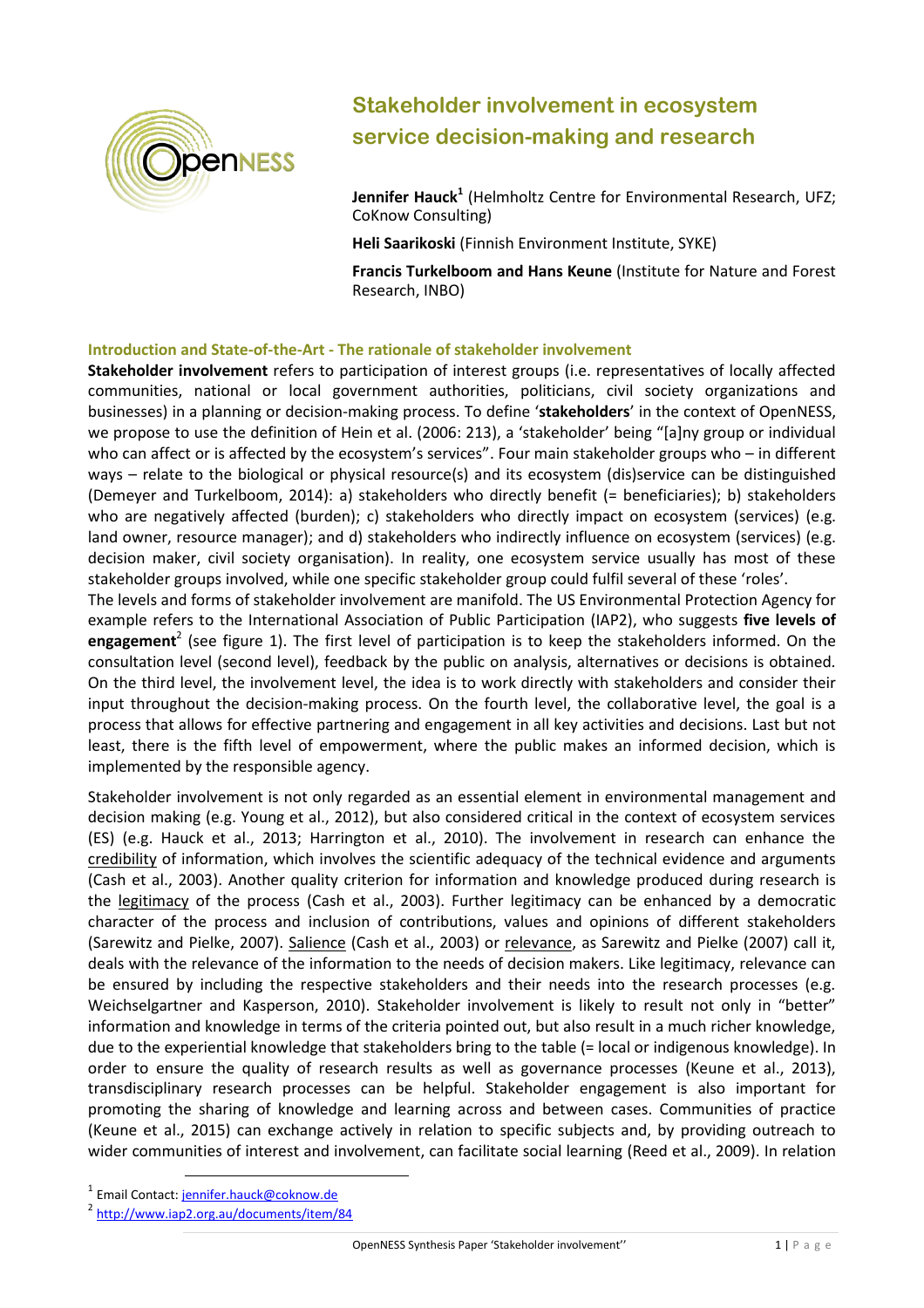to ES such communities could organize across regions, problem-types and sectors and, if scientists are also involved, this would help to promote transdisciplinarity.

A transdisciplinary research process, which aims at the inclusion of stakeholders in research, can be conceptualised following Lang et al. (2012) as a sequence of three phases, namely, collaboratively framing the problem and building a collaborative research team (Phase A); co-producing solution-oriented and transferable knowledge through collaborative research (Phase B); and (re-)integrating and applying the produced knowledge in both scientific and societal practice (Phase C).

#### **Significance to OpenNESS, specific Work Packages**

The call for proposals on which the OpenNESS project is based, explicitly asked for research "to qualify and quantify trade-offs and synergies of ES and link them to the respective stakeholders across locals, sectors, scales and time, and explore, demonstrate and validate instruments and practices that will serve to align disconnected and conflicting interests".

In the Description of Works (DOW) of OpenNESS we have thus emphasized a transdisciplinary research approach, based on strong stakeholder involvement at various levels of engagement and decision making (see figure 1), as we believe that this will improve the impact and usefulness of our scientific output for decision-making on biodiversity and ES across different governance levels. WP6 ("Integration: Synthesis and Menu of Multiscale Solutions") is explicitly dedicated to coordinate and together with WP7 ("Impact and Dissemination") facilitate stakeholder involvement in OpenNESS. This coordination is necessary as the involvement of stakeholders in OpenNESS ranges from local level in the case studies (WP5) to the EU level stakeholders (for example in WP2 "Regulatory Frameworks and drivers if change" and WP6).



Figure 1: OpenNESS stakeholder involvement.

Further, this coordination is necessary to allow targeted communication activities of WP7. The extent of involvement is likewise manifold, covering the five levels of participation described above, from simply informing a broad audience about the project via a homepage, twitter, etc., to involvement of stakeholders in workshops and focus groups. In all the OpenNESS case studies, a 'Case study Advisory Board" (or CAB) was established. The purpose of the CAB is to create a science-practice forum where OpenNESS researchers can consult and interact with relevant stakeholders, and which enable social learning. CAB members usually represent an organization or a user group. In reality, there is wide diversity of CABs, ranging from official committees who can make land-use decisions, to informal fora who discuss advices for decision makers. Consequently, the level of stakeholder engagement in the CABs varies widely. Further details of the stakeholder involvement in OpenNESS will be provided in the stakeholder involvement plan currently prepared for the project.

## **Relevance of stakeholder involvement for the four challenges<sup>3</sup> :**

 $\overline{a}$ 

| Human Well-Being: As the contribution of ES to        | <b>Sustainable Ecosystem Management: The</b>   |
|-------------------------------------------------------|------------------------------------------------|
| human well-being is variable from person to person    | necessity to include perspectives from various |
| and from group to group, it is necessary to integrate | stakeholders is important for understanding    |
| the manifold perspectives on human needs to           | potential strategies for sustainable ecosystem |
| advance the conceptual understanding of the           | management. It is common that stakeholders     |

3 There are certainly more societal challenges; the reduced number presented here is due to the four major challenges mentioned in the work programme of FP7 to which OpenNESS responded.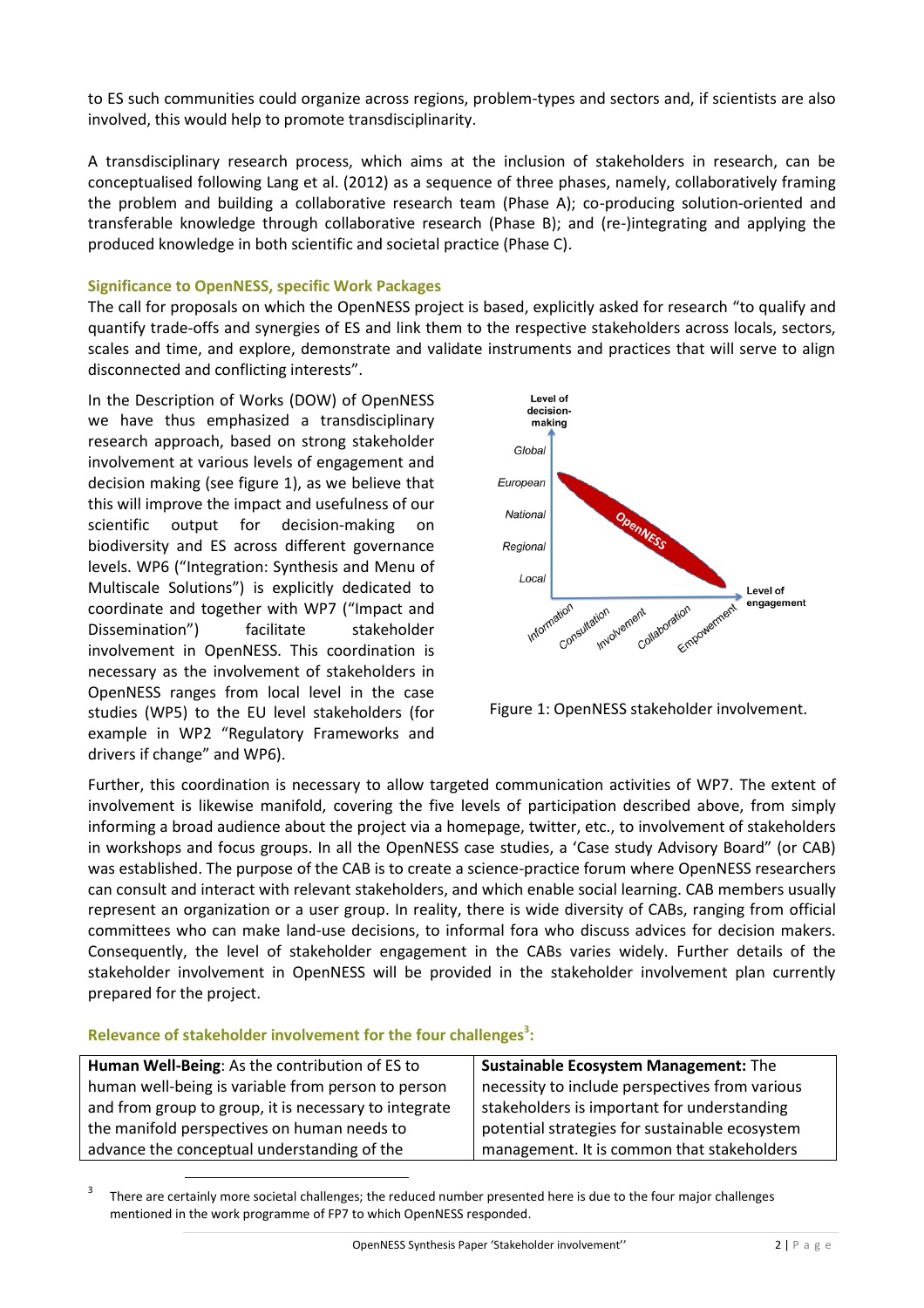| contribution of ES and natural capital to different    | with different stakes have different perspectives |
|--------------------------------------------------------|---------------------------------------------------|
| dimensions of human well-being.                        | on management strategies.                         |
| <b>Governance:</b> Ecosystem governance deals with the | <b>Competitiveness:</b> The understanding of how  |
| management of not only the ecosystem, but also of      | changes in ES impact on issues related to         |
| related social aspects such as decision making, social | competitiveness and social justice includes       |
| interaction and power relations. A common              | understanding the synergies and trade-offs in     |
| denominator and key question of management             | competitiveness, i.e. if the competitiveness via  |
| approaches is how to deal with uncertainty and the     | the enhancement of particular ES is enhanced for  |
| complexity that comes with it? Dealing with            | some individuals or groups of people, it may be   |
| complexity inherently faces normative choices due to   | decreased or increased for others. Involving      |
| limited knowledge. A key question for the design of    | stakeholders and their knowledge in identifying   |
| context-fit governance arrangements therefore is       | 'losers' and 'winners' in a new land-use setting, |
| who has a stake in governance and who is entitled to   | provides the opportunity to uncover and tackle    |
| be involved in deciding which approach to enforce?     | directly these issues.                            |

# **How to identify and involve stakeholders (SH)**

In order to identify the relevant stakeholders that should be involved in a process, a SH analysis can be conducted. A typology of data collection methods can be found in Reed et al. (2009). A working group within OpenNESS has prepared a manual for different Stakeholder analysis methods which can be used in the context of environmental decision making, including a ES SH matrix, interests-power analyses, business model canvas, stakeholder map and Net-Map. SH analysis, can also be part of an institutional analysis, e.g. for an in-depth understanding of power structures (Lovens et al., 2014). While a stakeholder analysis is particularly important in the beginning of a project, it might be necessary to repeat it during a transdisciplinary research process, e.g. in the beginning of each phase of a transdisciplinary research process outlined above. Once the stakeholder analysis is conducted and the more conceptual process of framing is done, practical guidelines such as the Defra manual<sup>4</sup> or the IIED participatory learning and action guide<sup>5</sup> can be used to select appropriate tools and/or practical advice for stakeholder involvement. An overview of 51 participatory manuals is made available at the OpenNESS extranet. Within the OpenNESS project, guidelines for a number of specific participatory methods – which are expected to be highly relevant for OpenNESS – will be developed, including the cross-cutting methodologies: multi-criteria evaluation methods, Bayesian Belief Networks, scenario analysis as well as many valuation methods of WP4.

# **Open Problems/Issues to be discussed further**

With the growing popularity of stakeholder involvement, so problems and critiques grow. While some of them might be addressed during the lifetime of OpenNESS, others are more general in nature and will probably remain unresolved. While long-term relationships between researchers and stakeholders foster trust and enhance collaboration, this also bears the **risk to only work with particular people** or organizations that are interested in the topic and consider collaboration beneficial. While a proper stakeholder analysis can ensure that all stakeholders are identified, this still does not ensure that all stakeholders will be interested and involved (e.g. Lovens et al., 2014; Hauck et al., 2015). Another issue is the often **unclear role of the representatives of stakeholder organizations**. Are they supposed to 'behave' like experts or more politically as defenders of the stakes of their organization. The latter may be practically problematic, as they may need to consult within their own organization before expressing input in a SI process. Further, sometimes the identified **problems are not shared by all stakeholders**, or some stakeholders might have enough power to go their own way (and ignoring the complex and slow process of consultation). There is also the **risk of power imbalances** within the process (e.g. powerful organisations, dominant personalities) that can cause biased results. This is further complicated by a usual **lack of resources**, both time and money, or a clear mandate to solve a problem. This usually allows only for a **watered-down version** of the ideal and adequate stakeholder process, which does for example not allow changing the problem definition based on all stakeholder perspectives. A dilemma arises, when a strategy

 $\overline{a}$ 

<sup>&</sup>lt;sup>4</sup> [http://randd.defra.gov.uk/Document.aspx?Document=NR0124\\_10262\\_FRP.pdf](http://randd.defra.gov.uk/Document.aspx?Document=NR0124_10262_FRP.pdf)

<sup>&</sup>lt;sup>5</sup> <http://pubs.iied.org/pdfs/6021IIED.pdf>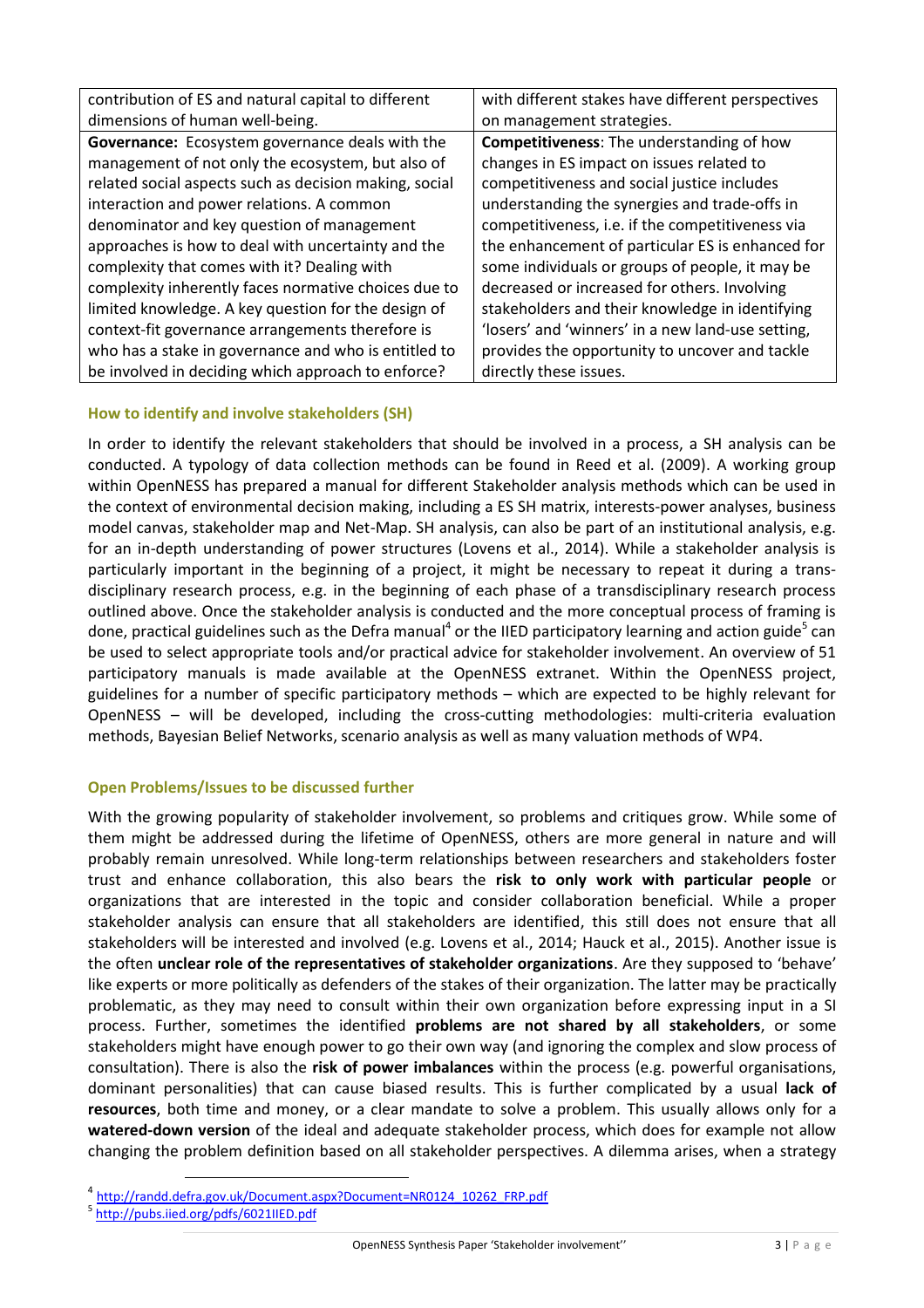developed during a transdisciplinary project on a local or regional level cannot be implemented as it **violates common laws and regulations**, e.g. from the national or EU level. **Discontinuous involvement or too frequent consultation sessions** – due to a lack of proper planning – almost certainly leads to **involvement fatigue** with stakeholders. This can result in drop-out of stakeholders in the follow-up processes. Careless processes which are poorly facilitated might also **spark conflicts**, which were previously latent. While much of this can be avoided by the highest possible transparency, carefully planning and dedicating enough resources to a stakeholder involvement process, there is still the potential dilemma between the **interests of scientists and the interest of stakeholders**, which cannot be solved easily. Transdisciplinary sustainability research is a research practice and, as such, needs to adhere to quality standards, in particular, when it comes to adopting and applying research methods. However, quality standards in transdisciplinary research are not as clear-cut as it might be the case in other academic fields. Saliency and legitimacy demand equal attention in transdisciplinary sustainability research, even though scientists in the present academic system are still primarily judged by scientific credibility. This might lead to conflict between scientists and other stakeholders, who might have **different expectations** concerning the processes and outcomes, and who expect different quality standards. A similar problem, which can however be solved with adequate resources, is the **integration of knowledge and communication** of project results, where at least a twofold strategy is necessary to fulfil the needs of scientists (publish in journals) and stakeholders (publish 'easy' messages in relevant news outlet). A risk is also the **(mis-)use of project results** for purposes not agreed upon within the project. Examples could be a scientist who publishes sensitive findings, or a policy maker who presents only selected results or transforms the results in a way that supports his or her policy.

#### **Recommendations to the OpenNESS consortium**

All recommendations apply for the entire OpenNESS project, but also for individual processes, e.g. in case studies:

- Develop a stakeholder involvement plan, starting with a stakeholder analysis. Involve as many different (but relevant) stakeholders as possible to ensure that different voices are considered while designing the research and project activities. Proper planning, coordination and facilitation of the process help to avoid issues of stakeholder fatigue and/or inflated expectations.
- Involve stakeholders only if there is an added value for involvement, instead of just token participation.
- Involve stakeholders as early as possible in the research, e.g. when selecting the ES to be studied in detail, selecting indicators, trade-off analyses, valuation exercises, and if suitable even in biophysical assessment or mapping of ES, e.g. by citizen science.
- Conduct participatory process evaluations of the different stakeholder involvement processes (For further information see Deliverable D5.1-D5.4 and Deliverable D2.4).
- Develop recommendations for stakeholder interactions, which are expected to produce policy-relevant, reliable and legitimate knowledge about ecosystem services and the practices to maintain them.

#### **Key Papers**

- Lang, D. et al. (2012): Transdisciplinary research in sustainability science practice, principles, and challenges. *Sustainability Science* **7**: 25-43.
- Lovens A. et al. (2014): OpenNESS manual: Stakeholder analysis for environmental decision-making at local level. Publication developed in the framework of OpenNESS. EC FP7 Grant Agreement no. 308428. INBO, Brussels.
- Reed, M.S. et al. (2009): Who's in and why? A typology of stakeholder analysis methods for natural resource management. *Journal of Environmental Management* **90**: 1933-1949.

#### **Further reading**

- Cash, D. et al. (2003): Knowledge systems for sustainable development. *Proceedings of the National Academy of Sciences* **100(14)**: 8086-8091.
- Demeyer, R. and Turkelboom, F. (2014): The ecosystem services stakeholder matrix. In: Lovens A. et al. (eds): OpenNESS manual: Stakeholder analysis for environmental decision-making at local level. EC FP7 Grant Agreement no. 308428. INBO, Brussels.